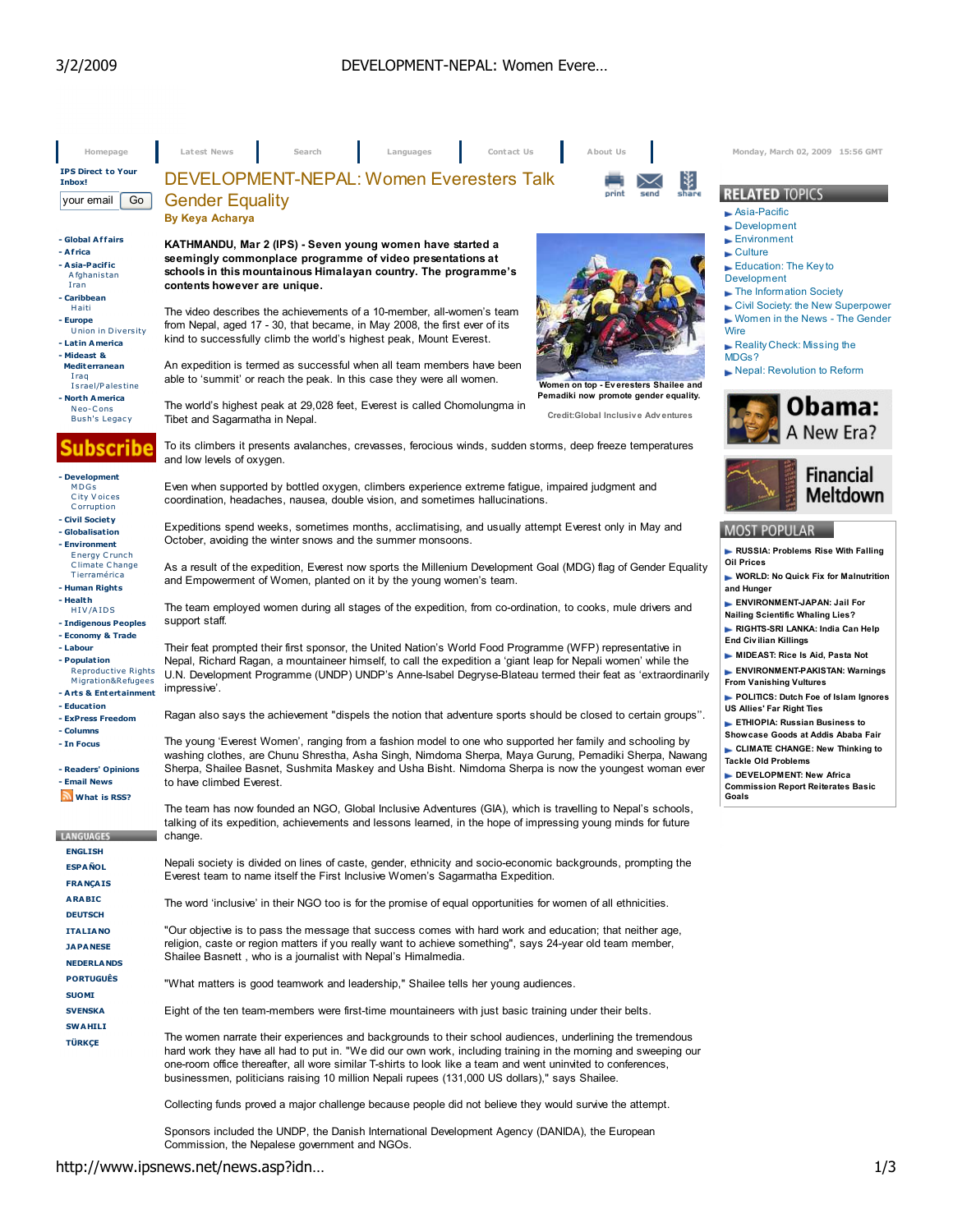## 3/2/2009 DEVELOPMENT-NEPAL: Women Evere…

The concept of an all-woman effort though came from a man, Pemba Dorje Sherpa who holds the world's record for climbing Everest in eight hours.

Dorje Sherpa believed it was a "sort of shame" that a mountain located in Nepal that attracted the world's mountaineers, has been climbed by over 3,000 people from 20 countries during1922-2006 including 75 women, had only seven Nepali women climbers. In 2007, Dorje Sherpa broadcast over the country's radio frequencies, asking for interested women to join up, and together with Da Gombu Sherpa, founder president of the Nepal Mountaineering Association, led the women's team to Everest.

After several obstacles, the delayed team left Kathmandu on Apr. 17, 2008, spending days at each of the several camps to acclimatise, receiving great encouragement from the Nepal Army stationed there.

"Base camp to camp one on the Khumbu icefall is the most dangerous,'' says Shailee, "the ground is shifting and ice chunks crack off in summer, while camp 2 to 3 has a steep section of blue ice almost like a mirror where it's difficult to get your shoe crampons to hold on the ice."

In the 'death zone' above 25,000 feet, the last camp before the summit, the body starts deteriorating in the oxygen-deprived air, heightening risk of hypothermia, frostbite, high-altitude pulmonary edema (or lungs filling fatally with liquid).

Climbers hence attempt the climb without resting in the 'death zone'.

Shailee, who spent two hours waiting for help on the 'death zone' with a dead man from another expedition, says "nothing major" occurred on the climb, describing the summit of Everest, which she reached on May 23, 2008 as 'magical'.

"I could see the tips of all those seemingly impossible high peaks down below me. The summit has a gentle slope, with a cornice at one end; it looks as though Everest is still growing".

The Everest women are also very concerned about the impacts of global warming on the Himalayas, one of Nepal's greatest resources and on the Nepali people's livelihoods.

Part of their school programme deals with global warming and its impact on Nepal.

Sushmita Maskey, a mountaineer who had reached the last camp in 2005 but had been unable to 'summit', says the decrease in snow was significant since her last climb.

Shailee says the glaciers at the base camp are 'almost like a river' during daytime, something unthinkable just a decade ago .

The team encountered distressing litter like oxygen cylinders and chocolate covers on the way up.

Nepal has no training facilities, other than the Institute for Mountaineering, making it even more difficult for women to either train, or be professional guides in the field.

"Despite being home to eight of the 14 tallest mountains, and to legendary mountaineers, Nepal doesn't have a mountaineering school", says Shailee.

The GIA team is currently working with tourism organisations in a feasibility study to set up a mountaineering school in Nepal.

(END/2009)

Send your comments to the editor

|   |                                           | <b>ECONOMY, TRADE &amp; FINANCE</b> | <b>REALITY CHECK - Missing the Millennium</b> | <b>ENVIRONMENT</b> |
|---|-------------------------------------------|-------------------------------------|-----------------------------------------------|--------------------|
|   |                                           | <b>READ IN IPSNEWS.NET &gt;&gt;</b> |                                               |                    |
|   | <b>Text Only</b>                          |                                     |                                               |                    |
| ы | <b>IPS Mobile</b>                         |                                     |                                               |                    |
|   | <b>Free Email</b><br><b>New sletters</b>  |                                     |                                               |                    |
| 倚 | <b>Make IPS</b><br>News your<br>homepage! |                                     | <b>SIGN UP</b><br>your email                  |                    |
|   | News Feeds<br><b>RSS/XML</b>              |                                     |                                               |                    |

http://www.ipsnews.net/news.asp?idn… 2/3